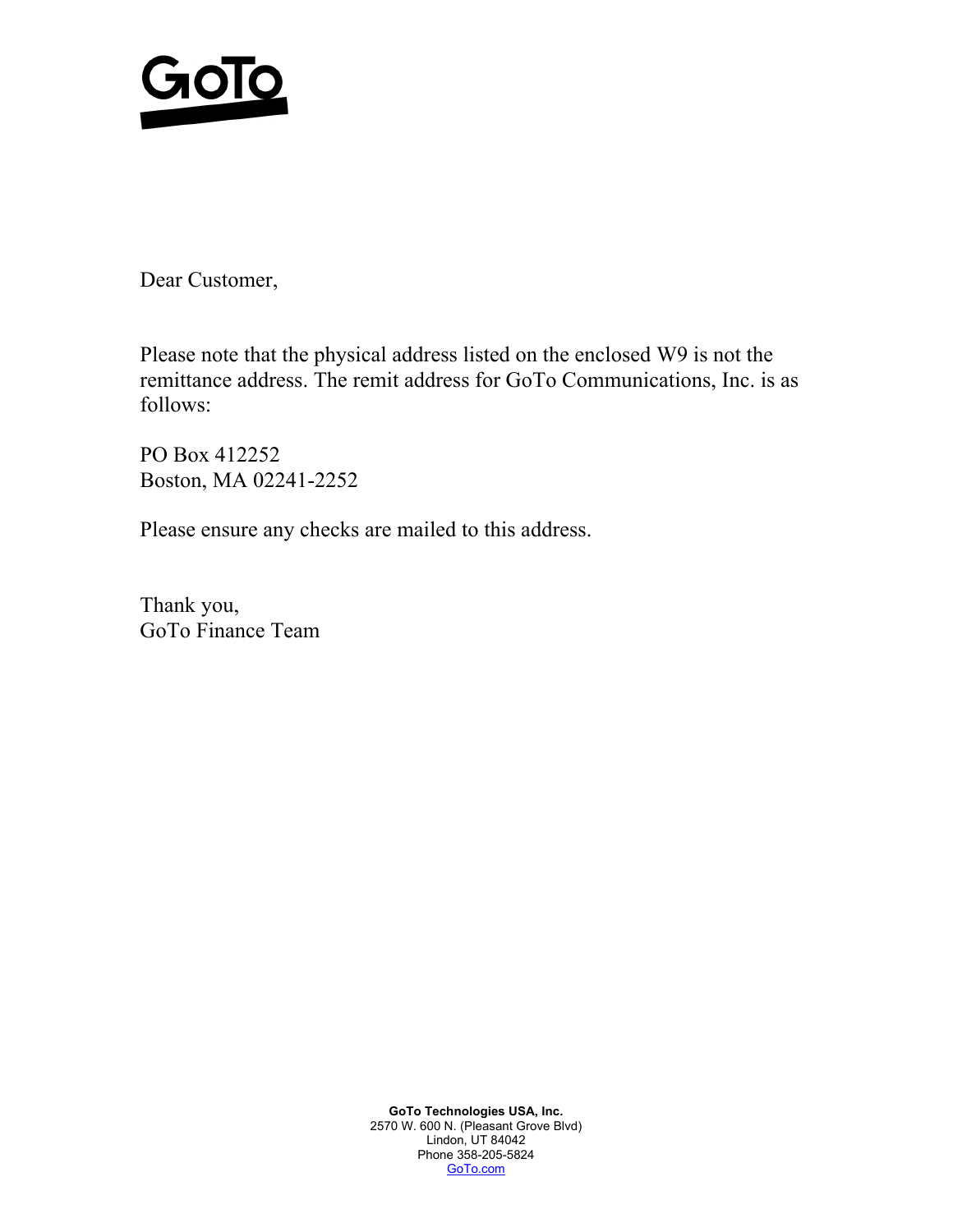Form **W-9** (Rev. October 2018) Department of the Treasury Internal Revenue Service

| <b>Request for Taxpayer</b>                    |  |  |
|------------------------------------------------|--|--|
| <b>Identification Number and Certification</b> |  |  |

▶ Go to *www.irs.gov/FormW9* for instructions and the latest information.

|                                                                                                                                                                                                                                                                                                                                   | 1 Name (as shown on your income tax return). Name is required on this line; do not leave this line blank.                                                                                                                                      |                                                                                                         |  |
|-----------------------------------------------------------------------------------------------------------------------------------------------------------------------------------------------------------------------------------------------------------------------------------------------------------------------------------|------------------------------------------------------------------------------------------------------------------------------------------------------------------------------------------------------------------------------------------------|---------------------------------------------------------------------------------------------------------|--|
|                                                                                                                                                                                                                                                                                                                                   | GoTo Communications, Inc.                                                                                                                                                                                                                      |                                                                                                         |  |
|                                                                                                                                                                                                                                                                                                                                   | 2 Business name/disregarded entity name, if different from above                                                                                                                                                                               |                                                                                                         |  |
|                                                                                                                                                                                                                                                                                                                                   |                                                                                                                                                                                                                                                |                                                                                                         |  |
| က<br>page<br>δ                                                                                                                                                                                                                                                                                                                    | 3 Check appropriate box for federal tax classification of the person whose name is entered on line 1. Check only one of the<br>following seven boxes.                                                                                          | 4 Exemptions (codes apply only to<br>certain entities, not individuals; see<br>instructions on page 3): |  |
|                                                                                                                                                                                                                                                                                                                                   | $\cup$ C Corporation<br>S Corporation<br>Trust/estate<br>Partnership<br>Individual/sole proprietor or<br>single-member LLC                                                                                                                     | Exempt payee code (if any)<br>b                                                                         |  |
| Print or type.                                                                                                                                                                                                                                                                                                                    | Limited liability company. Enter the tax classification (C=C corporation, S=S corporation, P=Partnership) $\blacktriangleright$                                                                                                                |                                                                                                         |  |
|                                                                                                                                                                                                                                                                                                                                   | Note: Check the appropriate box in the line above for the tax classification of the single-member owner. Do not check<br>LLC if the LLC is classified as a single-member LLC that is disregarded from the owner unless the owner of the LLC is | Exemption from FATCA reporting                                                                          |  |
| Specific Instructions                                                                                                                                                                                                                                                                                                             | another LLC that is not disregarded from the owner for U.S. federal tax purposes. Otherwise, a single-member LLC that<br>is disregarded from the owner should check the appropriate box for the tax classification of its owner.               | E<br>code (if any)                                                                                      |  |
|                                                                                                                                                                                                                                                                                                                                   | Other (see instructions) ▶                                                                                                                                                                                                                     | (Applies to accounts maintained outside the U.S.)                                                       |  |
|                                                                                                                                                                                                                                                                                                                                   | 5 Address (number, street, and apt. or suite no.) See instructions.                                                                                                                                                                            | Requester's name and address (optional)                                                                 |  |
| See                                                                                                                                                                                                                                                                                                                               | 2570 W 600 North                                                                                                                                                                                                                               |                                                                                                         |  |
|                                                                                                                                                                                                                                                                                                                                   | 6 City, state, and ZIP code                                                                                                                                                                                                                    |                                                                                                         |  |
|                                                                                                                                                                                                                                                                                                                                   | Lindon, UT 84042                                                                                                                                                                                                                               |                                                                                                         |  |
| 7 List account number(s) here (optional)                                                                                                                                                                                                                                                                                          |                                                                                                                                                                                                                                                |                                                                                                         |  |
|                                                                                                                                                                                                                                                                                                                                   |                                                                                                                                                                                                                                                |                                                                                                         |  |
| Part I                                                                                                                                                                                                                                                                                                                            | <b>Taxpayer Identification Number (TIN)</b>                                                                                                                                                                                                    |                                                                                                         |  |
|                                                                                                                                                                                                                                                                                                                                   | Enter your TIN in the appropriate box. The TIN provided must match the name given on line 1 to avoid                                                                                                                                           | Social security number                                                                                  |  |
| backup withholding. For individuals, this is generally your social security number (SSN). However, for a<br>resident alien, sole proprietor, or disregarded entity, see the instructions for Part I, later. For other<br>entities, it is your employer identification number (EIN). If you do not have a number, see How to get a |                                                                                                                                                                                                                                                |                                                                                                         |  |
| TIN, later.                                                                                                                                                                                                                                                                                                                       | or                                                                                                                                                                                                                                             |                                                                                                         |  |

**Note:** If the account is in more than one name, see the instructions for line 1. Also see What Name and Number To Give the Requester for guidelines on whose number to enter.

Under penalties of perjury, I certify that:

- 1. The number shown on this form is my correct taxpayer identification number (or I am waiting for a number to be issued to me); and
- 2. I am not subject to backup withholding because: (a) I am exempt from backup withholding, or (b) I have not been notified by the Internal Revenue Service (IRS) that I am subject to backup withholding as a result of a failure to report all interest or dividends, or (c) the IRS has notified me that I am no longer subject to backup withholding; and
- 3. I am a U.S. citizen or other U.S. person (defined below); and
- 4. The FATCA code(s) entered on this form (if any) indicating that I am exempt from FATCA reporting is correct.

**Certification instructions.** You must cross out item 2 above if you have been notified by the IRS that you are currently subject to backup withholding because you have failed to report all interest and dividends on your tax return. For real estate transactions, item 2 does not apply. For mortgage interest paid, acquisition or abandonment of secured property, cancellation of debt, contributions to an individual retirement arrangement (IRA), and generally, payments other than interest and dividends, you are not required to sign the certification, but you must provide your correct TIN. See the instructions for Part II, later.

| Sign<br><b>Here</b> | Signature of<br>U.S. person $\blacktriangleright$ | •Docusigned by:<br>Michael<br>Kubin | Date $\blacktriangleright$ |
|---------------------|---------------------------------------------------|-------------------------------------|----------------------------|
|                     |                                                   |                                     |                            |

# **General Instructions**

Section references are to the Internal Revenue Code unless otherwise noted.

**Future developments**. For the latest information about developments related to Form W-9 and its instructions, such as legislation enacted after they were published, go to www.irs.gov/FormW9.

### **Purpose of Form**

An individual or entity (Form W-9 requester) who is required to file an information return with the IRS must obtain your correct taxpayer identification number (TIN) which may be your social security number (SSN), individual taxpayer identification number (ITIN), adoption taxpayer identification number (ATIN), or employer identification number (EIN), to report on an information return the amount paid to you, or other amount reportable on an information return. Examples of information returns include, but are not limited to, the following.

• Form 1099-INT (interest earned or paid)

### Date ▶ 2/2/2022

- Form 1099-DIV (dividends, including those from stocks or mutual funds)
- Form 1099-MISC (various types of income, prizes, awards, or gross proceeds)

**Employer identification number**

**0 2 0783048**

**–**

- Form 1099-B (stock or mutual fund sales and certain other transactions by brokers)
- Form 1099-S (proceeds from real estate transactions)
- Form 1099-K (merchant card and third party network transactions)
- Form 1098 (home mortgage interest), 1098-E (student loan interest),
- 1098-T (tuition)
- Form 1099-C (canceled debt)
- Form 1099-A (acquisition or abandonment of secured property)
- Use Form W-9 only if you are a U.S. person (including a resident alien), to provide your correct TIN.

If you do not return Form W-9 to the requester with a TIN, you might be subject to backup withholding. See What is backup withholding, **later**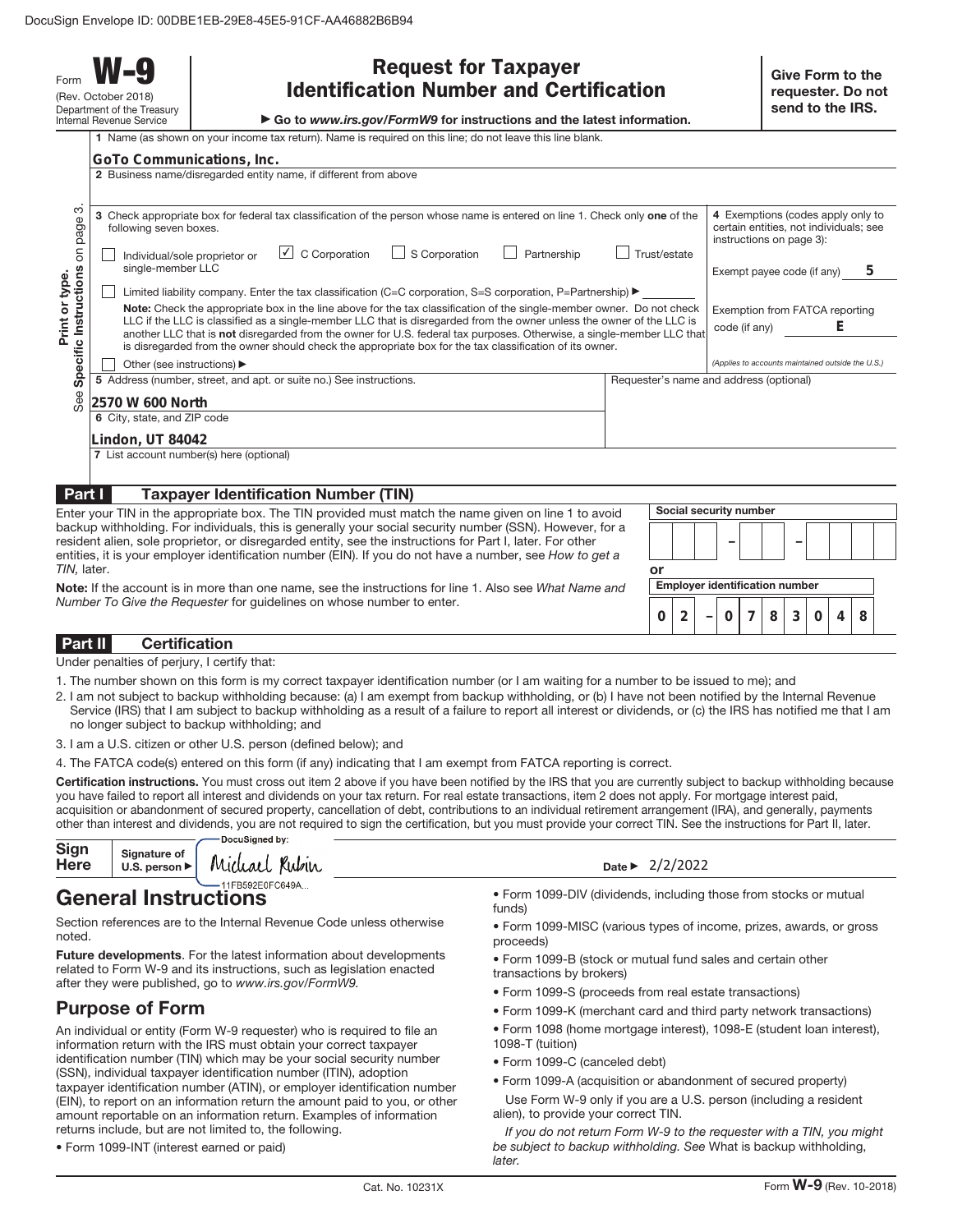By signing the filled-out form, you:

1. Certify that the TIN you are giving is correct (or you are waiting for a number to be issued),

2. Certify that you are not subject to backup withholding, or

3. Claim exemption from backup withholding if you are a U.S. exempt payee. If applicable, you are also certifying that as a U.S. person, your allocable share of any partnership income from a U.S. trade or business is not subject to the withholding tax on foreign partners' share of effectively connected income, and

4. Certify that FATCA code(s) entered on this form (if any) indicating that you are exempt from the FATCA reporting, is correct. See What is FATCA reporting, later, for further information.

**Note:** If you are a U.S. person and a requester gives you a form other than Form W-9 to request your TIN, you must use the requester's form if it is substantially similar to this Form W-9.

**Definition of a U.S. person.** For federal tax purposes, you are considered a U.S. person if you are:

• An individual who is a U.S. citizen or U.S. resident alien;

• A partnership, corporation, company, or association created or organized in the United States or under the laws of the United States;

• An estate (other than a foreign estate); or

• A domestic trust (as defined in Regulations section 301.7701-7).

**Special rules for partnerships.** Partnerships that conduct a trade or business in the United States are generally required to pay a withholding tax under section 1446 on any foreign partners' share of effectively connected taxable income from such business. Further, in certain cases where a Form W-9 has not been received, the rules under section 1446 require a partnership to presume that a partner is a foreign person, and pay the section 1446 withholding tax. Therefore, if you are a U.S. person that is a partner in a partnership conducting a trade or business in the United States, provide Form W-9 to the partnership to establish your U.S. status and avoid section 1446 withholding on your share of partnership income.

In the cases below, the following person must give Form W-9 to the partnership for purposes of establishing its U.S. status and avoiding withholding on its allocable share of net income from the partnership conducting a trade or business in the United States.

• In the case of a disregarded entity with a U.S. owner, the U.S. owner of the disregarded entity and not the entity;

• In the case of a grantor trust with a U.S. grantor or other U.S. owner, generally, the U.S. grantor or other U.S. owner of the grantor trust and not the trust; and

• In the case of a U.S. trust (other than a grantor trust), the U.S. trust (other than a grantor trust) and not the beneficiaries of the trust.

**Foreign person.** If you are a foreign person or the U.S. branch of a foreign bank that has elected to be treated as a U.S. person, do not use Form W-9. Instead, use the appropriate Form W-8 or Form 8233 (see Pub. 515, Withholding of Tax on Nonresident Aliens and Foreign Entities).

**Nonresident alien who becomes a resident alien.** Generally, only a nonresident alien individual may use the terms of a tax treaty to reduce or eliminate U.S. tax on certain types of income. However, most tax treaties contain a provision known as a "saving clause." Exceptions specified in the saving clause may permit an exemption from tax to continue for certain types of income even after the payee has otherwise become a U.S. resident alien for tax purposes.

If you are a U.S. resident alien who is relying on an exception contained in the saving clause of a tax treaty to claim an exemption from U.S. tax on certain types of income, you must attach a statement to Form W-9 that specifies the following five items.

1. The treaty country. Generally, this must be the same treaty under which you claimed exemption from tax as a nonresident alien.

2. The treaty article addressing the income.

3. The article number (or location) in the tax treaty that contains the saving clause and its exceptions.

4. The type and amount of income that qualifies for the exemption from tax.

5. Sufficient facts to justify the exemption from tax under the terms of the treaty article.

**Example.** Article 20 of the U.S.-China income tax treaty allows an exemption from tax for scholarship income received by a Chinese student temporarily present in the United States. Under U.S. law, this student will become a resident alien for tax purposes if his or her stay in the United States exceeds 5 calendar years. However, paragraph 2 of the first Protocol to the U.S.-China treaty (dated April 30, 1984) allows the provisions of Article 20 to continue to apply even after the Chinese student becomes a resident alien of the United States. A Chinese student who qualifies for this exception (under paragraph 2 of the first protocol) and is relying on this exception to claim an exemption from tax on his or her scholarship or fellowship income would attach to Form W-9 a statement that includes the information described above to support that exemption.

If you are a nonresident alien or a foreign entity, give the requester the appropriate completed Form W-8 or Form 8233.

### **Backup Withholding**

**What is backup withholding?** Persons making certain payments to you must under certain conditions withhold and pay to the IRS 24% of such payments. This is called "backup withholding." Payments that may be subject to backup withholding include interest, tax-exempt interest, dividends, broker and barter exchange transactions, rents, royalties, nonemployee pay, payments made in settlement of payment card and third party network transactions, and certain payments from fishing boat operators. Real estate transactions are not subject to backup withholding.

You will not be subject to backup withholding on payments you receive if you give the requester your correct TIN, make the proper certifications, and report all your taxable interest and dividends on your tax return.

#### **Payments you receive will be subject to backup withholding if:**

1. You do not furnish your TIN to the requester,

2. You do not certify your TIN when required (see the instructions for Part II for details),

3. The IRS tells the requester that you furnished an incorrect TIN,

4. The IRS tells you that you are subject to backup withholding because you did not report all your interest and dividends on your tax return (for reportable interest and dividends only), or

5. You do not certify to the requester that you are not subject to backup withholding under 4 above (for reportable interest and dividend accounts opened after 1983 only).

Certain payees and payments are exempt from backup withholding. See Exempt payee code, later, and the separate Instructions for the Requester of Form W-9 for more information.

Also see Special rules for partnerships, earlier.

### **What is FATCA Reporting?**

The Foreign Account Tax Compliance Act (FATCA) requires a participating foreign financial institution to report all United States account holders that are specified United States persons. Certain payees are exempt from FATCA reporting. See Exemption from FATCA reporting code, later, and the Instructions for the Requester of Form W-9 for more information.

### **Updating Your Information**

You must provide updated information to any person to whom you claimed to be an exempt payee if you are no longer an exempt payee and anticipate receiving reportable payments in the future from this person. For example, you may need to provide updated information if you are a C corporation that elects to be an S corporation, or if you no longer are tax exempt. In addition, you must furnish a new Form W-9 if the name or TIN changes for the account; for example, if the grantor of a grantor trust dies.

### **Penalties**

**Failure to furnish TIN.** If you fail to furnish your correct TIN to a requester, you are subject to a penalty of \$50 for each such failure unless your failure is due to reasonable cause and not to willful neglect.

**Civil penalty for false information with respect to withholding.** If you make a false statement with no reasonable basis that results in no backup withholding, you are subject to a \$500 penalty.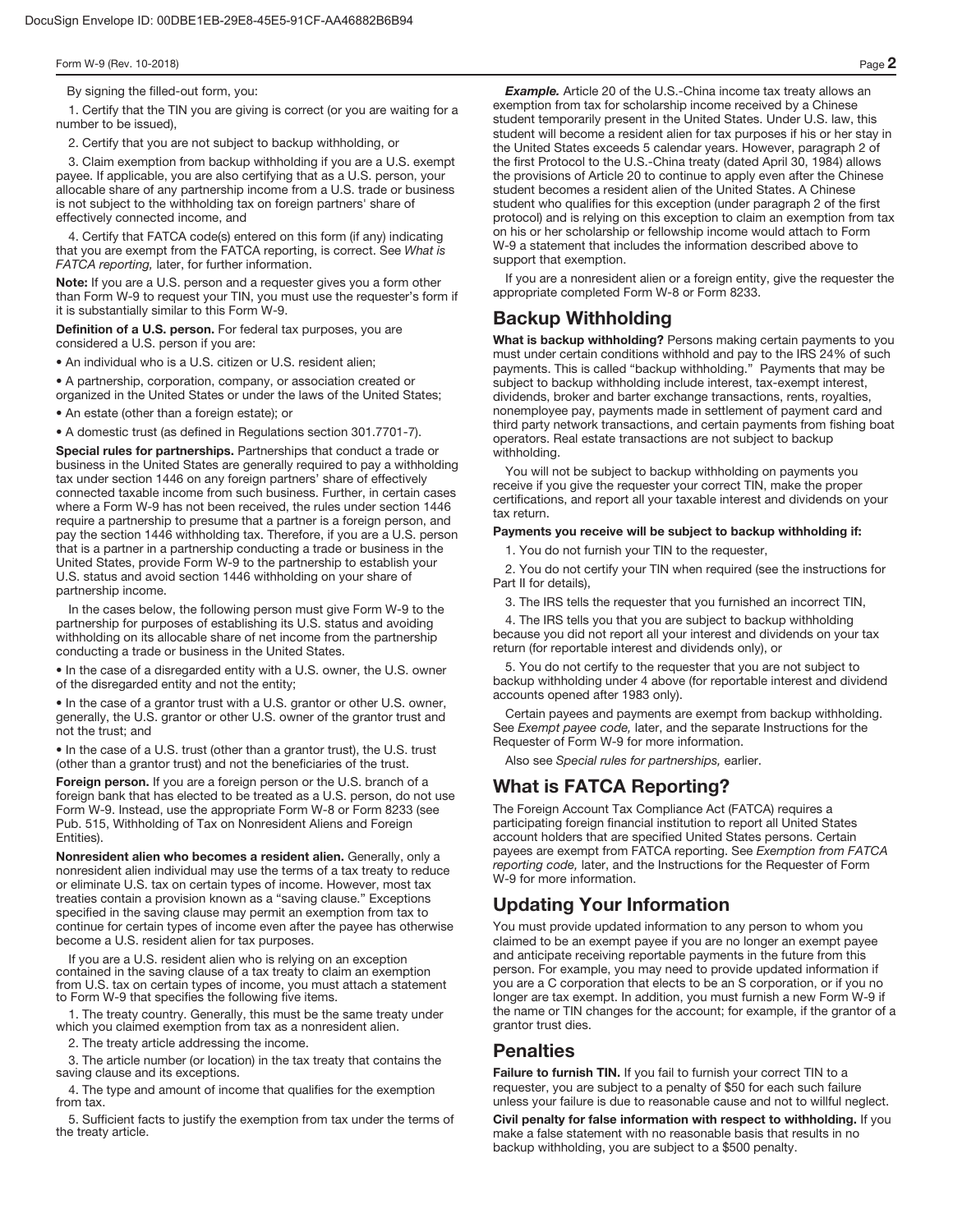**Criminal penalty for falsifying information.** Willfully falsifying certifications or affirmations may subject you to criminal penalties including fines and/or imprisonment.

**Misuse of TINs.** If the requester discloses or uses TINs in violation of federal law, the requester may be subject to civil and criminal penalties.

## **Specific Instructions**

#### **Line 1**

You must enter one of the following on this line; **do not** leave this line blank. The name should match the name on your tax return.

If this Form W-9 is for a joint account (other than an account maintained by a foreign financial institution (FFI)), list first, and then circle, the name of the person or entity whose number you entered in Part I of Form W-9. If you are providing Form W-9 to an FFI to document a joint account, each holder of the account that is a U.S. person must provide a Form W-9.

a. **Individual.** Generally, enter the name shown on your tax return. If you have changed your last name without informing the Social Security Administration (SSA) of the name change, enter your first name, the last name as shown on your social security card, and your new last name.

**Note: ITIN applicant:** Enter your individual name as it was entered on your Form W-7 application, line 1a. This should also be the same as the name you entered on the Form 1040/1040A/1040EZ you filed with your application.

b. **Sole proprietor or single-member LLC.** Enter your individual name as shown on your 1040/1040A/1040EZ on line 1. You may enter your business, trade, or "doing business as" (DBA) name on line 2.

c. **Partnership, LLC that is not a single-member LLC, C corporation, or S corporation.** Enter the entity's name as shown on the entity's tax return on line 1 and any business, trade, or DBA name on line 2.

d. **Other entities.** Enter your name as shown on required U.S. federal tax documents on line 1. This name should match the name shown on the charter or other legal document creating the entity. You may enter any business, trade, or DBA name on line 2.

e. **Disregarded entity.** For U.S. federal tax purposes, an entity that is disregarded as an entity separate from its owner is treated as a "disregarded entity." See Regulations section 301.7701-2(c)(2)(iii). Enter the owner's name on line 1. The name of the entity entered on line 1 should never be a disregarded entity. The name on line 1 should be the name shown on the income tax return on which the income should be reported. For example, if a foreign LLC that is treated as a disregarded entity for U.S. federal tax purposes has a single owner that is a U.S. person, the U.S. owner's name is required to be provided on line 1. If the direct owner of the entity is also a disregarded entity, enter the first owner that is not disregarded for federal tax purposes. Enter the disregarded entity's name on line 2, "Business name/disregarded entity name." If the owner of the disregarded entity is a foreign person, the owner must complete an appropriate Form W-8 instead of a Form W-9. This is the case even if the foreign person has a U.S. TIN.

#### **Line 2**

If you have a business name, trade name, DBA name, or disregarded entity name, you may enter it on line 2.

#### **Line 3**

Check the appropriate box on line 3 for the U.S. federal tax classification of the person whose name is entered on line 1. Check only one box on line 3.

| IF the entity/person on line 1 is<br>$a(n) \ldots$                                                                                                                                                                                                                                                                  | THEN check the box for                                                                                                                            |
|---------------------------------------------------------------------------------------------------------------------------------------------------------------------------------------------------------------------------------------------------------------------------------------------------------------------|---------------------------------------------------------------------------------------------------------------------------------------------------|
| • Corporation                                                                                                                                                                                                                                                                                                       | Corporation                                                                                                                                       |
| • Individual<br>• Sole proprietorship, or<br>• Single-member limited liability<br>company (LLC) owned by an<br>individual and disregarded for U.S.<br>federal tax purposes.                                                                                                                                         | Individual/sole proprietor or single-<br>member LLC                                                                                               |
| • LLC treated as a partnership for<br>U.S. federal tax purposes,<br>• LLC that has filed Form 8832 or<br>2553 to be taxed as a corporation,<br>or<br>• LLC that is disregarded as an<br>entity separate from its owner but<br>the owner is another LLC that is<br>not disregarded for U.S. federal tax<br>purposes. | Limited liability company and enter<br>the appropriate tax classification.<br>$(P =$ Partnership; $C = C$ corporation;<br>or $S = S$ corporation) |
| • Partnership                                                                                                                                                                                                                                                                                                       | Partnership                                                                                                                                       |
| • Trust/estate                                                                                                                                                                                                                                                                                                      | Trust/estate                                                                                                                                      |

#### **Line 4, Exemptions**

If you are exempt from backup withholding and/or FATCA reporting, enter in the appropriate space on line 4 any code(s) that may apply to you.

#### **Exempt payee code.**

• Generally, individuals (including sole proprietors) are not exempt from backup withholding.

• Except as provided below, corporations are exempt from backup withholding for certain payments, including interest and dividends.

• Corporations are not exempt from backup withholding for payments made in settlement of payment card or third party network transactions.

• Corporations are not exempt from backup withholding with respect to attorneys' fees or gross proceeds paid to attorneys, and corporations that provide medical or health care services are not exempt with respect to payments reportable on Form 1099-MISC.

The following codes identify payees that are exempt from backup withholding. Enter the appropriate code in the space in line 4.

1—An organization exempt from tax under section 501(a), any IRA, or a custodial account under section 403(b)(7) if the account satisfies the requirements of section 401(f)(2)

2—The United States or any of its agencies or instrumentalities

3—A state, the District of Columbia, a U.S. commonwealth or possession, or any of their political subdivisions or instrumentalities

4—A foreign government or any of its political subdivisions, agencies, or instrumentalities

#### 5—A corporation

6—A dealer in securities or commodities required to register in the United States, the District of Columbia, or a U.S. commonwealth or possession

7—A futures commission merchant registered with the Commodity Futures Trading Commission

8—A real estate investment trust

9—An entity registered at all times during the tax year under the Investment Company Act of 1940

10—A common trust fund operated by a bank under section 584(a)

11—A financial institution

12—A middleman known in the investment community as a nominee or custodian

13—A trust exempt from tax under section 664 or described in section 4947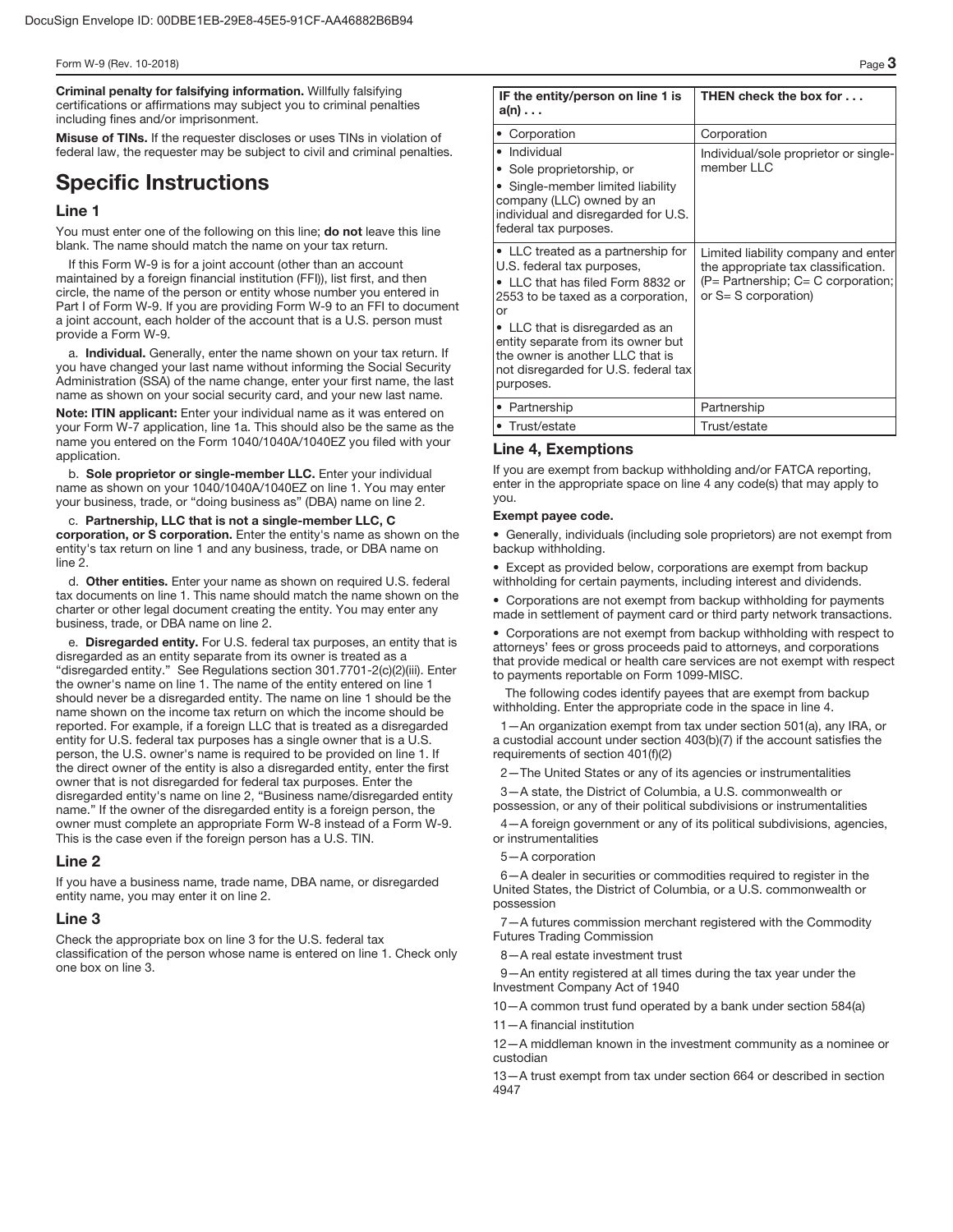The following chart shows types of payments that may be exempt from backup withholding. The chart applies to the exempt payees listed above, 1 through 13.

| IF the payment is for $\dots$                                                         | <b>THEN the payment is exempt</b><br>for $\dots$                                                                                                                                                                                |
|---------------------------------------------------------------------------------------|---------------------------------------------------------------------------------------------------------------------------------------------------------------------------------------------------------------------------------|
| Interest and dividend payments                                                        | All exempt payees except<br>for $7$                                                                                                                                                                                             |
| <b>Broker transactions</b>                                                            | Exempt payees 1 through 4 and 6<br>through 11 and all C corporations.<br>S corporations must not enter an<br>exempt payee code because they<br>are exempt only for sales of<br>noncovered securities acquired<br>prior to 2012. |
| Barter exchange transactions and<br>patronage dividends                               | Exempt payees 1 through 4                                                                                                                                                                                                       |
| Payments over \$600 required to be<br>reported and direct sales over<br>$$5,000^1$    | Generally, exempt payees<br>1 through $5^2$                                                                                                                                                                                     |
| Payments made in settlement of<br>payment card or third party network<br>transactions | Exempt payees 1 through 4                                                                                                                                                                                                       |

 $<sup>1</sup>$  See Form 1099-MISC, Miscellaneous Income, and its instructions.</sup>

 $^2$  However, the following payments made to a corporation and reportable on Form 1099-MISC are not exempt from backup withholding: medical and health care payments, attorneys' fees, gross proceeds paid to an attorney reportable under section 6045(f), and payments for services paid by a federal executive agency.

**Exemption from FATCA reporting code.** The following codes identify payees that are exempt from reporting under FATCA. These codes apply to persons submitting this form for accounts maintained outside of the United States by certain foreign financial institutions. Therefore, if you are only submitting this form for an account you hold in the United States, you may leave this field blank. Consult with the person requesting this form if you are uncertain if the financial institution is subject to these requirements. A requester may indicate that a code is not required by providing you with a Form W-9 with "Not Applicable" (or any similar indication) written or printed on the line for a FATCA exemption code.

A—An organization exempt from tax under section 501(a) or any individual retirement plan as defined in section 7701(a)(37)

- The United States or any of its agencies or instrumentalities

C—A state, the District of Columbia, a U.S. commonwealth or possession, or any of their political subdivisions or instrumentalities

D—A corporation the stock of which is regularly traded on one or more established securities markets, as described in Regulations section 1.1472-1(c)(1)(i)

E—A corporation that is a member of the same expanded affiliated group as a corporation described in Regulations section 1.1472-1(c)(1)(i)

F—A dealer in securities, commodities, or derivative financial instruments (including notional principal contracts, futures, forwards, and options) that is registered as such under the laws of the United States or any state

G—A real estate investment trust

H—A regulated investment company as defined in section 851 or an entity registered at all times during the tax year under the Investment Company Act of 1940

I—A common trust fund as defined in section 584(a)

J—A bank as defined in section 581

K—A broker

L—A trust exempt from tax under section 664 or described in section 4947(a)(1)

M—A tax exempt trust under a section 403(b) plan or section 457(g) plan

**Note:** You may wish to consult with the financial institution requesting this form to determine whether the FATCA code and/or exempt payee code should be completed.

#### **Line 5**

Enter your address (number, street, and apartment or suite number). This is where the requester of this Form W-9 will mail your information returns. If this address differs from the one the requester already has on file, write NEW at the top. If a new address is provided, there is still a chance the old address will be used until the payor changes your address in their records.

#### **Line 6**

Enter your city, state, and ZIP code.

### **Part I. Taxpayer Identification Number (TIN)**

**Enter your TIN in the appropriate box.** If you are a resident alien and you do not have and are not eligible to get an SSN, your TIN is your IRS individual taxpayer identification number (ITIN). Enter it in the social security number box. If you do not have an ITIN, see How to get a TIN below.

If you are a sole proprietor and you have an EIN, you may enter either your SSN or EIN.

If you are a single-member LLC that is disregarded as an entity separate from its owner, enter the owner's SSN (or EIN, if the owner has one). Do not enter the disregarded entity's EIN. If the LLC is classified as a corporation or partnership, enter the entity's EIN.

**Note:** See What Name and Number To Give the Requester, later, for further clarification of name and TIN combinations.

**How to get a TIN.** If you do not have a TIN, apply for one immediately. To apply for an SSN, get Form SS-5, Application for a Social Security Card, from your local SSA office or get this form online at www.SSA.gov. You may also get this form by calling 1-800-772-1213. Use Form W-7, Application for IRS Individual Taxpayer Identification Number, to apply for an ITIN, or Form SS-4, Application for Employer Identification Number, to apply for an EIN. You can apply for an EIN online by accessing the IRS website at www.irs.gov/Businesses and clicking on Employer Identification Number (EIN) under Starting a Business. Go to www.irs.gov/Forms to view, download, or print Form W-7 and/or Form SS-4. Or, you can go to www.irs.gov/OrderForms to place an order and have Form W-7 and/or SS-4 mailed to you within 10 business days.

If you are asked to complete Form W-9 but do not have a TIN, apply for a TIN and write "Applied For" in the space for the TIN, sign and date the form, and give it to the requester. For interest and dividend payments, and certain payments made with respect to readily tradable instruments, generally you will have 60 days to get a TIN and give it to the requester before you are subject to backup withholding on payments. The 60-day rule does not apply to other types of payments. You will be subject to backup withholding on all such payments until you provide your TIN to the requester.

**Note:** Entering "Applied For" means that you have already applied for a TIN or that you intend to apply for one soon.

**Caution:** A disregarded U.S. entity that has a foreign owner must use the appropriate Form W-8.

### **Part II. Certification**

To establish to the withholding agent that you are a U.S. person, or resident alien, sign Form W-9. You may be requested to sign by the withholding agent even if item 1, 4, or 5 below indicates otherwise.

For a joint account, only the person whose TIN is shown in Part I should sign (when required). In the case of a disregarded entity, the person identified on line 1 must sign. Exempt payees, see Exempt payee code, earlier.

**Signature requirements.** Complete the certification as indicated in items 1 through 5 below.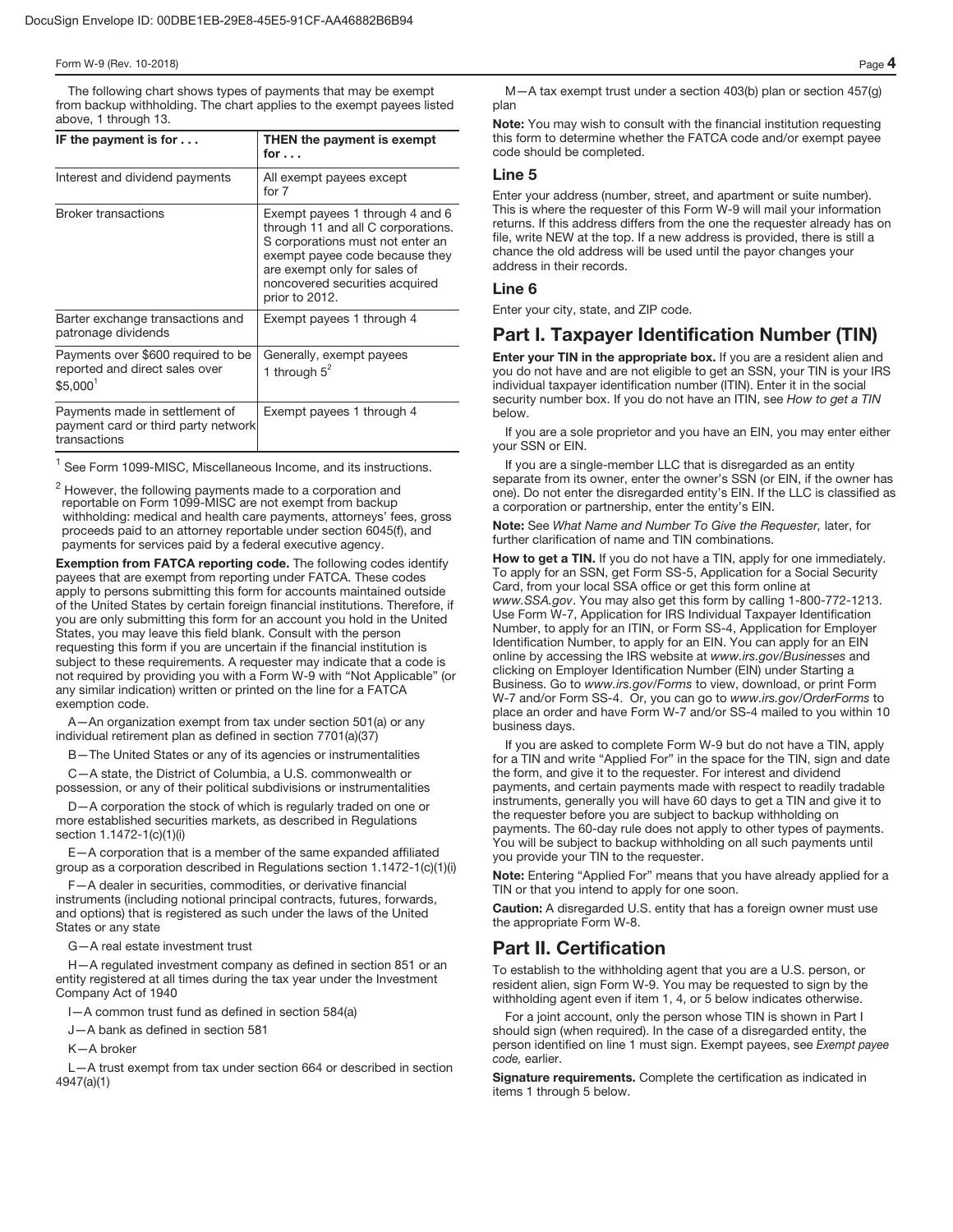**1. Interest, dividend, and barter exchange accounts opened before 1984 and broker accounts considered active during 1983.**  You must give your correct TIN, but you do not have to sign the certification.

**2. Interest, dividend, broker, and barter exchange accounts opened after 1983 and broker accounts considered inactive during 1983.** You must sign the certification or backup withholding will apply. If you are subject to backup withholding and you are merely providing your correct TIN to the requester, you must cross out item 2 in the certification before signing the form.

**3. Real estate transactions.** You must sign the certification. You may cross out item 2 of the certification.

**4. Other payments.** You must give your correct TIN, but you do not have to sign the certification unless you have been notified that you have previously given an incorrect TIN. "Other payments" include payments made in the course of the requester's trade or business for rents, royalties, goods (other than bills for merchandise), medical and health care services (including payments to corporations), payments to a nonemployee for services, payments made in settlement of payment card and third party network transactions, payments to certain fishing boat crew members and fishermen, and gross proceeds paid to attorneys (including payments to corporations).

**5. Mortgage interest paid by you, acquisition or abandonment of secured property, cancellation of debt, qualified tuition program payments (under section 529), ABLE accounts (under section 529A), IRA, Coverdell ESA, Archer MSA or HSA contributions or distributions, and pension distributions.** You must give your correct TIN, but you do not have to sign the certification.

### **What Name and Number To Give the Requester**

| For this type of account:                                                                                                | Give name and SSN of:                                                                                         |
|--------------------------------------------------------------------------------------------------------------------------|---------------------------------------------------------------------------------------------------------------|
| 1. Individual                                                                                                            | The individual                                                                                                |
| 2. Two or more individuals (joint<br>account) other than an account<br>maintained by an FFI                              | The actual owner of the account or, if<br>combined funds, the first individual on<br>the account <sup>1</sup> |
| 3. Two or more U.S. persons<br>(joint account maintained by an FFI)                                                      | Each holder of the account                                                                                    |
| 4. Custodial account of a minor<br>(Uniform Gift to Minors Act)                                                          | The minor <sup>2</sup>                                                                                        |
| 5. a. The usual revocable savings trust<br>(grantor is also trustee)                                                     | The grantor-trustee <sup>1</sup>                                                                              |
| b. So-called trust account that is not<br>a legal or valid trust under state law                                         | The actual owner <sup>1</sup>                                                                                 |
| 6. Sole proprietorship or disregarded<br>entity owned by an individual                                                   | The owner $^3$                                                                                                |
| 7. Grantor trust filing under Optional<br>Form 1099 Filing Method 1 (see<br>Regulations section 1.671-4(b)(2)(i)<br>(A)) | The grantor*                                                                                                  |
| For this type of account:                                                                                                | Give name and EIN of:                                                                                         |
| 8. Disregarded entity not owned by an<br>individual                                                                      | The owner                                                                                                     |
| 9. A valid trust, estate, or pension trust                                                                               | Legal entity <sup>4</sup>                                                                                     |
| 10. Corporation or LLC electing<br>corporate status on Form 8832 or<br>Form 2553                                         | The corporation                                                                                               |
| 11. Association, club, religious,<br>charitable, educational, or other tax-<br>exempt organization                       | The organization                                                                                              |
| 12. Partnership or multi-member LLC<br>13. A broker or registered nominee                                                | The partnership<br>The broker or nominee                                                                      |

| For this type of account:                                                                                                                                                                                  | Give name and EIN of: |  |
|------------------------------------------------------------------------------------------------------------------------------------------------------------------------------------------------------------|-----------------------|--|
| 14. Account with the Department of<br>Agriculture in the name of a public<br>entity (such as a state or local<br>government, school district, or<br>prison) that receives agricultural<br>program payments | The public entity     |  |
| 15. Grantor trust filing under the Form<br>1041 Filing Method or the Optional<br>Form 1099 Filing Method 2 (see<br>Regulations section $1.671 - 4(b)(2)(i)(B)$                                             | The trust             |  |

<sup>1</sup> List first and circle the name of the person whose number you furnish. If only one person on a joint account has an SSN, that person's number must be furnished.

<sup>2</sup> Circle the minor's name and furnish the minor's SSN.

<sup>3</sup> You must show your individual name and you may also enter your business or DBA name on the "Business name/disregarded entity" name line. You may use either your SSN or EIN (if you have one), but the IRS encourages you to use your SSN.

<sup>4</sup> List first and circle the name of the trust, estate, or pension trust. (Do not furnish the TIN of the personal representative or trustee unless the legal entity itself is not designated in the account title.) Also see Special rules for partnerships, earlier.

**\*Note:** The grantor also must provide a Form W-9 to trustee of trust.

**Note:** If no name is circled when more than one name is listed, the number will be considered to be that of the first name listed.

### **Secure Your Tax Records From Identity Theft**

Identity theft occurs when someone uses your personal information such as your name, SSN, or other identifying information, without your permission, to commit fraud or other crimes. An identity thief may use your SSN to get a job or may file a tax return using your SSN to receive a refund.

To reduce your risk:

- Protect your SSN,
- Ensure your employer is protecting your SSN, and
- Be careful when choosing a tax preparer.

If your tax records are affected by identity theft and you receive a notice from the IRS, respond right away to the name and phone number printed on the IRS notice or letter.

If your tax records are not currently affected by identity theft but you think you are at risk due to a lost or stolen purse or wallet, questionable credit card activity or credit report, contact the IRS Identity Theft Hotline at 1-800-908-4490 or submit Form 14039.

For more information, see Pub. 5027, Identity Theft Information for Taxpayers.

Victims of identity theft who are experiencing economic harm or a systemic problem, or are seeking help in resolving tax problems that have not been resolved through normal channels, may be eligible for Taxpayer Advocate Service (TAS) assistance. You can reach TAS by calling the TAS toll-free case intake line at 1-877-777-4778 or TTY/TDD 1-800-829-4059.

**Protect yourself from suspicious emails or phishing schemes.**  Phishing is the creation and use of email and websites designed to mimic legitimate business emails and websites. The most common act is sending an email to a user falsely claiming to be an established legitimate enterprise in an attempt to scam the user into surrendering private information that will be used for identity theft.